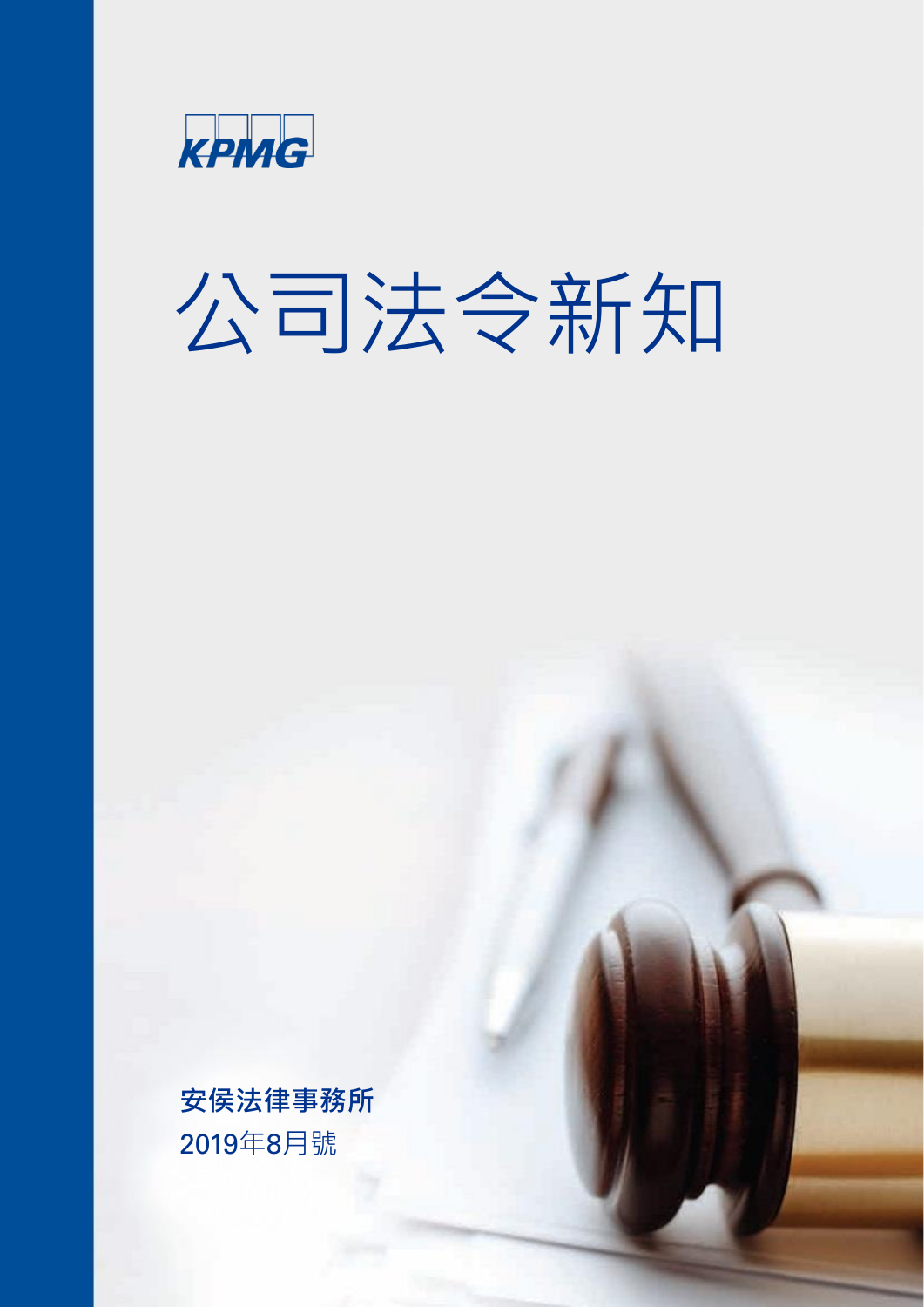# Contents

## **本期內容**

- 勞動部:基本工資自109年1月1日調漲
- 勞動部:勞基法對於企業面試派遣勞工時禁止事項 案例說明

ö

• 金管會:定義金融控股公司持有子公司已發行全部 股份或資本總額

**TENTS** 

## 關於公司法令 新知月刊

為使讀者輕鬆掌握最新企業 經營法令資訊,即時因應法 令修改所帶來法令遵循挑 戰。藉由KPMG的導讀及觀 察資訊,提供讀者精準迅速 掌握因應環境變化所需之各 項財經法令訊息,期使企業 在經營上能建立前瞻的思維 及宏觀的視野。

**安侯法律編輯群** 翁士傑 執行顧問 鍾典晏 合夥律師 林柏霖 律師

# KPMG Taiwan Tax 360

讓身為專業人士的您隨時掌握最Hot的稅 務及法律議題、期刊書籍及活動新訊

※行動裝置點選QR code即可開啟App安 裝頁面



KPMG international Cooperative ("KPMG International"), a Swiss entity. All rights reserved. Printed in Taiwan.

**iOS [Android](https://play.google.com/store/apps/details?id=com.kpmg.taiwantax)**

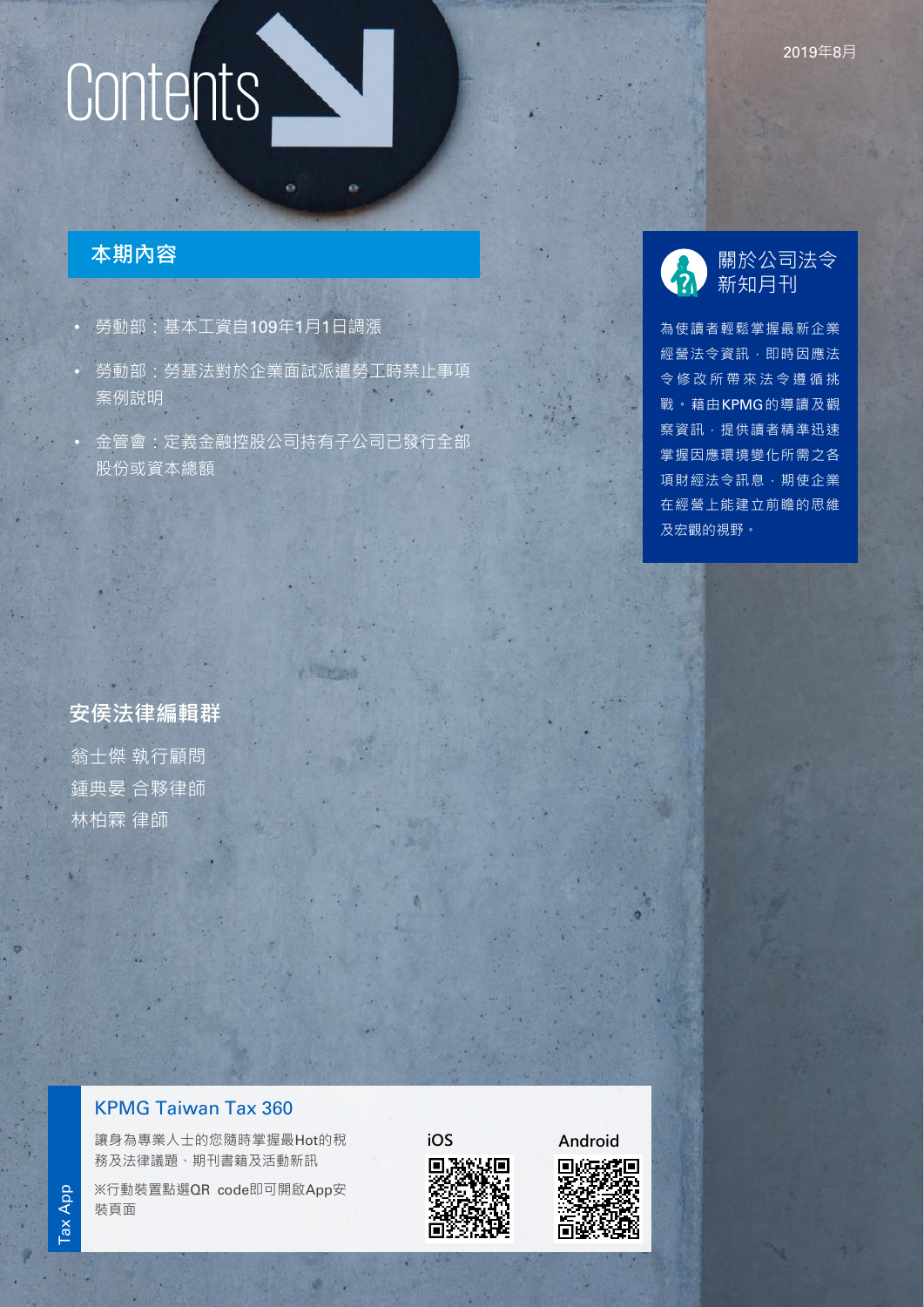# 最新法令修正

# 基本工資自109年1月1日調漲

**勞動部**

勞動部基本工資審議委員會於108年8月14日召開 會議,決議自109年1月1日起,每月基本工資由新 臺幣(以下同)23,100元調整至23,800元(調幅 3.03%),時薪由150元調整為158元(調幅5.33 %)。勞動部表示,政府期望透過基本工資的調 整,帶動內需消費的正向成長,讓勞資共創雙贏。

**KPMG觀察** 作者:林柏霖律師

自109年元旦開始,企業於給付勞工薪資時, 須注意是否符合相關法令要求,以免受罰。 至於勞健保的投保薪資級距是否一併調整, 企業宜留意相關配套措施之修正。

# 定義金融控股公司持有子公司已 發行全部股份或資本總額

**金管會**

金管會於108年8月27日發布解釋函令,針對金融 控股公司法第30條第2項所稱「金融控股公司持有 子公司已發行全部股份或資本總額者」進一步作出 定義:包括符合同法第4條第1項第4款定義之子公 司, 月由金融控股公司诱過100%持股之子公司持 有該公司已發行全部股份或資本總額者。

**KPMG觀察** 作者:林柏霖律師

金融控股公司法第30條第2項規定,子公司於 發行新股時,得由金融控股公司全部認購, 不受公司法第267條第1項保留員工承購之限 制,以維持一人公司股東結構。企業於適用 時,應注意是否符合上開要件,以落實法令 遵循。

# 勞基法對於企業面試派遣勞工 時禁止事項案例說明

**勞動部**

依新修正勞動基準法第17-1條規定,於派遣事業單 位與派遣勞工簽訂勞動契約前,要派單位不得有面 試派遣勞工或其他指定特定派遣勞工的行為,勞動 部於108年7月30日發布解釋函令,進一步說明要 派單位不得為如下行為:

- 1. 要派單位自行招募及決定派遣人選後,再要求 派遣事業單位僱用;
- 2. 要派契約屆滿時,要派單位要求新派遣事業單 位承接僱用原有派遣勞工。

**KPMG觀察** 作者:林柏霖律師

新修正勞基法第17-1條已施行上路,為避免 實務上常見所謂「人員轉掛」情形,企業若 有派遣勞工行為時,宜注意並應符合新法內 容,以免觸法受罰。